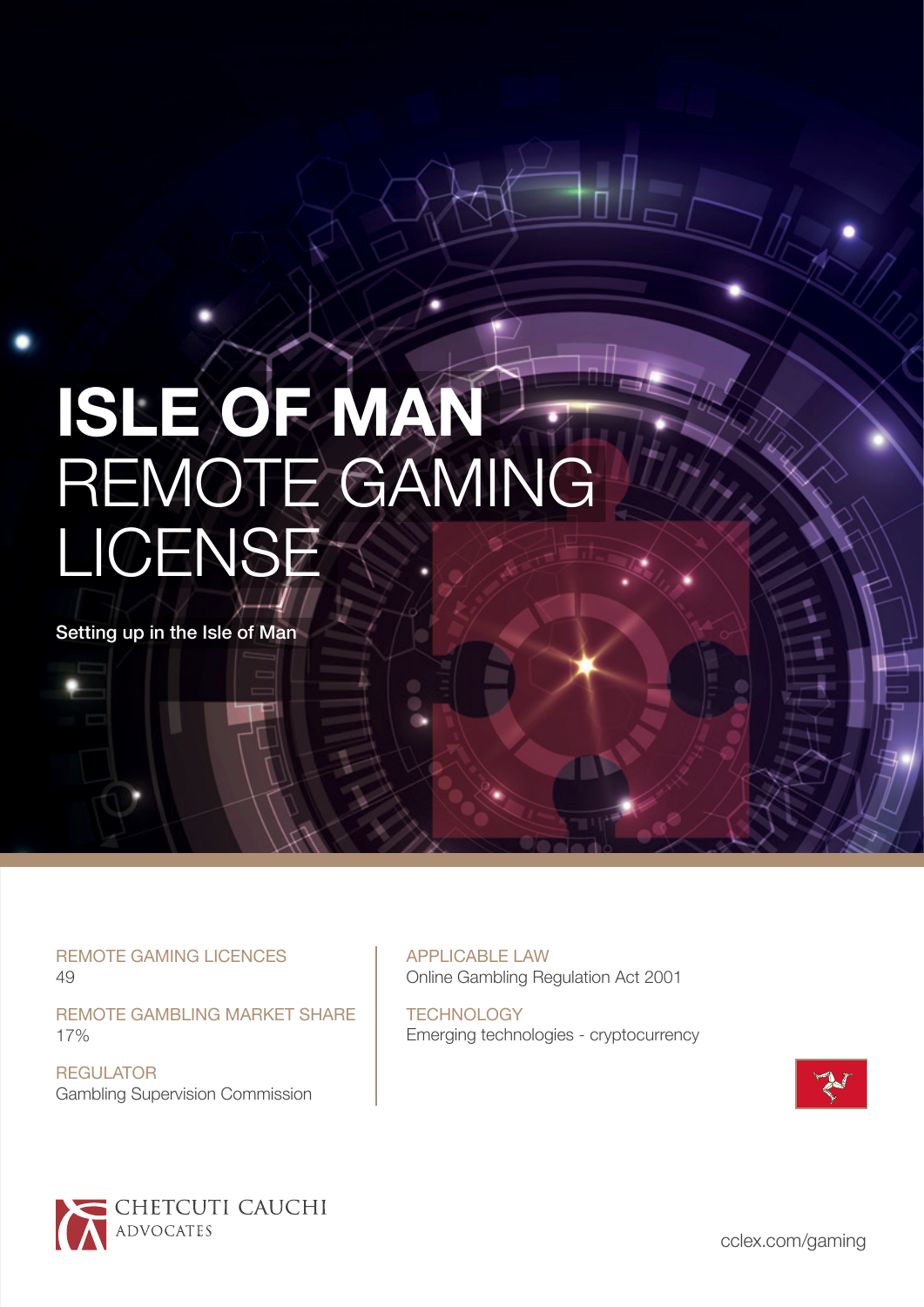

## ISLE OF MAN

The Isle of Man is a self-governed dependency of Great Britain found in the Irish Sea. The largest sectors by gross national product of the Isle of Man are insurance and egaming with 17% of the GNP each and ICT and banking with 9% GNP.

The gaming industry in the Isle of Man tripled in size between 2006 and 2011 and became of the largest industries, apart from insurance, of the Isle of Man. Due to its independent status, the Isle of Man offers a number of incentives for companies to move their business there, such as VAT exemption, 0% corporate tax and low tax on gross gaming yield.

The Isle of Man is emerging as one of the foremost pro-cryptocurrency jurisdiction, with the Department of Economic Development announcing that a framework shall be introduced regulating digital currencies and promoting business opportunities.

## TYPES OF LICENSES

The GSC provides operators with four types of licences:

- (1) Full- Licence: with this license the operator may offer the platform to other operators as sub-licensees.
- (2) Sub-license: the operator would carry out activities exclusively with a technology provider who is in possession of a Full License.
- (3) Network Services Licence: this license is required if the operator wishes to allow one or more foreign registered players onto the Isle of Man server without re-registering the player details.

(4) Software Supplier License (B2B): the license is not mandatory to supply software to Isle of Man licensed operators, but provides a host of benefits.

# LEGAL BASIS

Whilst the Gambling Supervision Commission (GSC) was established in 1962 to protect the interests of gamblers, in 2001, the Isle of Man was one of the first jurisdictions to regulate online gambling. The status and constitution of the GSC are set out under the Gambling Supervision Act 2010. The main regulatory objectives of the GSC are:

- To ensure that gambling is conducted in a fair and open way;
- To protect minors and other vulnerable person from being harmed, influences or exploited by gambling; and
- To prevent gambling from being a source of crime or used to support crime.

The main legislative framework that governs online gambling in the Isle of Man is the Online Gambling Regulation Act (OGRA) of 2001. All forms of online gambling and gaming are potentially licensable under OGRA except for spread betting, as set out in the Online Gambling (Prescribed Descriptions) Regulations 2007. The Online Gaming Exclusions Regulations pf 2010 further enlists the list of activities which would not require a licence under the OGRA

**BENEFITS** 









Providers Approved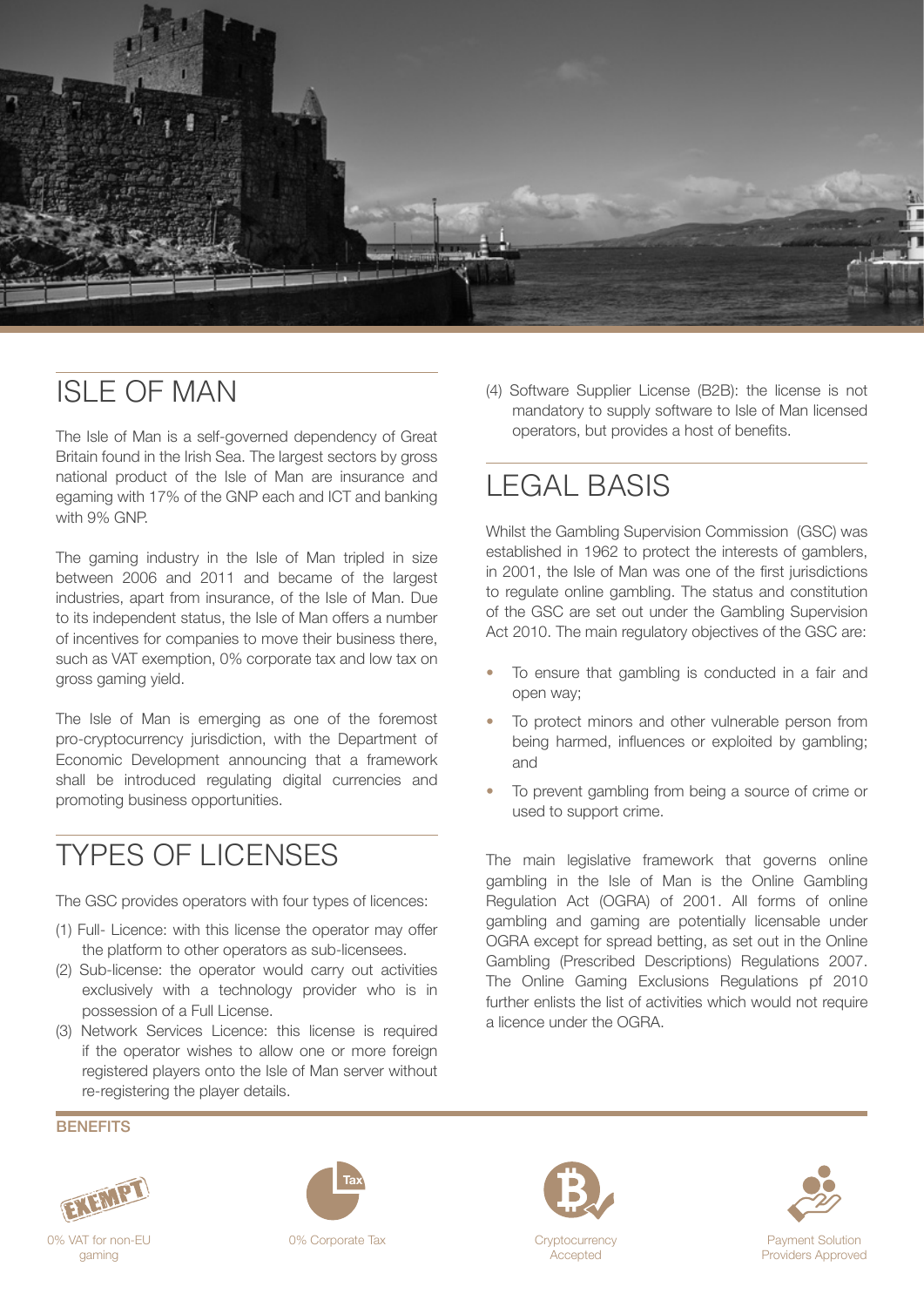

### KEY REQUIREMENTS

To be able to obtain a gambling licence in the Isle of Man, one needs to undertake a licensing process through the Gambling Supervision Commission and provide due diligence information and documentation in line with the Anti-Money Laundering and Financing of Terrorism Legislation. Documentation includes proof of identity as well as other supporting documents relating to the business structure and set up.

#### **REQUIREMENTS**

- The gaming operator must be a company incorporated in the Isle of Man.
- No restriction on the nationality of the ultimate beneficial owners of the company.
- Must appoint 2 local directors, who must be individuals and not corporate directors.
- Must appoint at least one resident Designated Official
- Must maintain Isle of Man servers or operate under a network services license
- Gambling and trading accounts located in a bank in the isle of Man.

#### LICENSE FEES

A company undertaking licensable gambling activities with a full license would pay £35,000 per annum and such licence would be valid for 5 years. If the company shall be operating using a sub-licence the fee is that of £5,000 per annum. With the reduced licence fee, a sub-licensee is aimed at smaller operators or start-ups. Additionally, a one time application fee of £5,000 shall apply.

#### **TAXES**

The standard rate of corporate income tax for Isle of Man companies is that 0%.

Online gaming is exempt from VAT which means that while no VAT is due on income VAT is not recoverable on expenses and overhead. The VAT rate for Isle of Man is 20% however, upon proper structuring VAT may be mitigated.

Gambling duty is charged as a percentage of gross gaming yield which are regulated through progressive rates as follows:

| Income not exceeding £20<br>million p/a                                | 1.5%    |
|------------------------------------------------------------------------|---------|
| Income exceeding £20 mil-<br>lion but not exceeding £40<br>million p/a | $0.5\%$ |
| Income exceeding £40<br>million p/a                                    | $0.1\%$ |
| <b>Pool Betting</b>                                                    | 15%     |

#### KEY REQUIREMENTS





Two Local Directors + one Designated **Official** 











Incorporation of Isle of Two Local Directors Servers in Isle of Man Application and Annual Standard Documents Full License

Fees

Standard Documents and Information